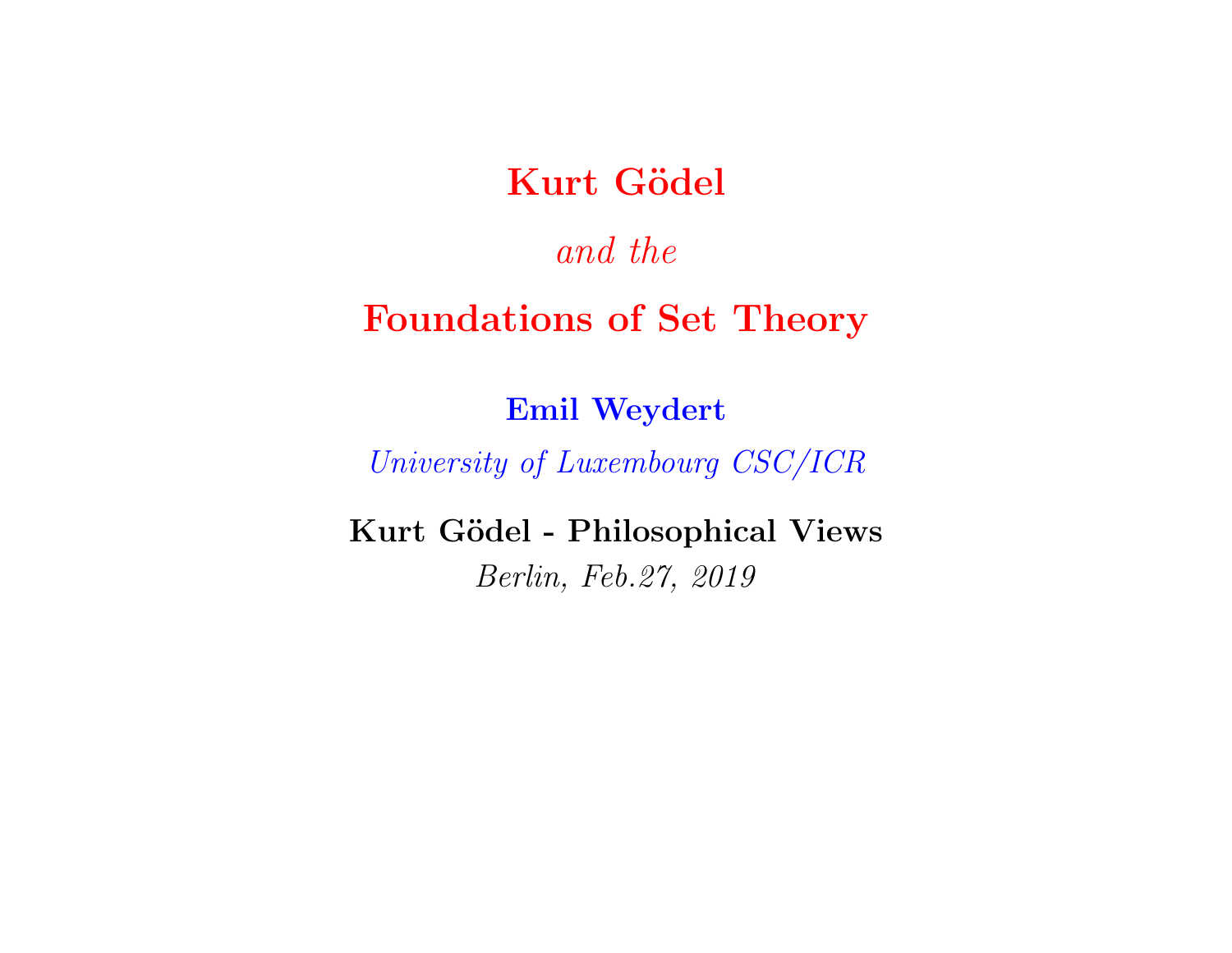# Roadmap

- Set theory in a nutshell
- Gödel's journey beyond ZFC
- The continuum hypothesis
- The constructible universe
- $\bullet$  Gödel's set-theoretic realism
- Gödel's program and principles
- Visiting the new axiom zoo
- Conclusion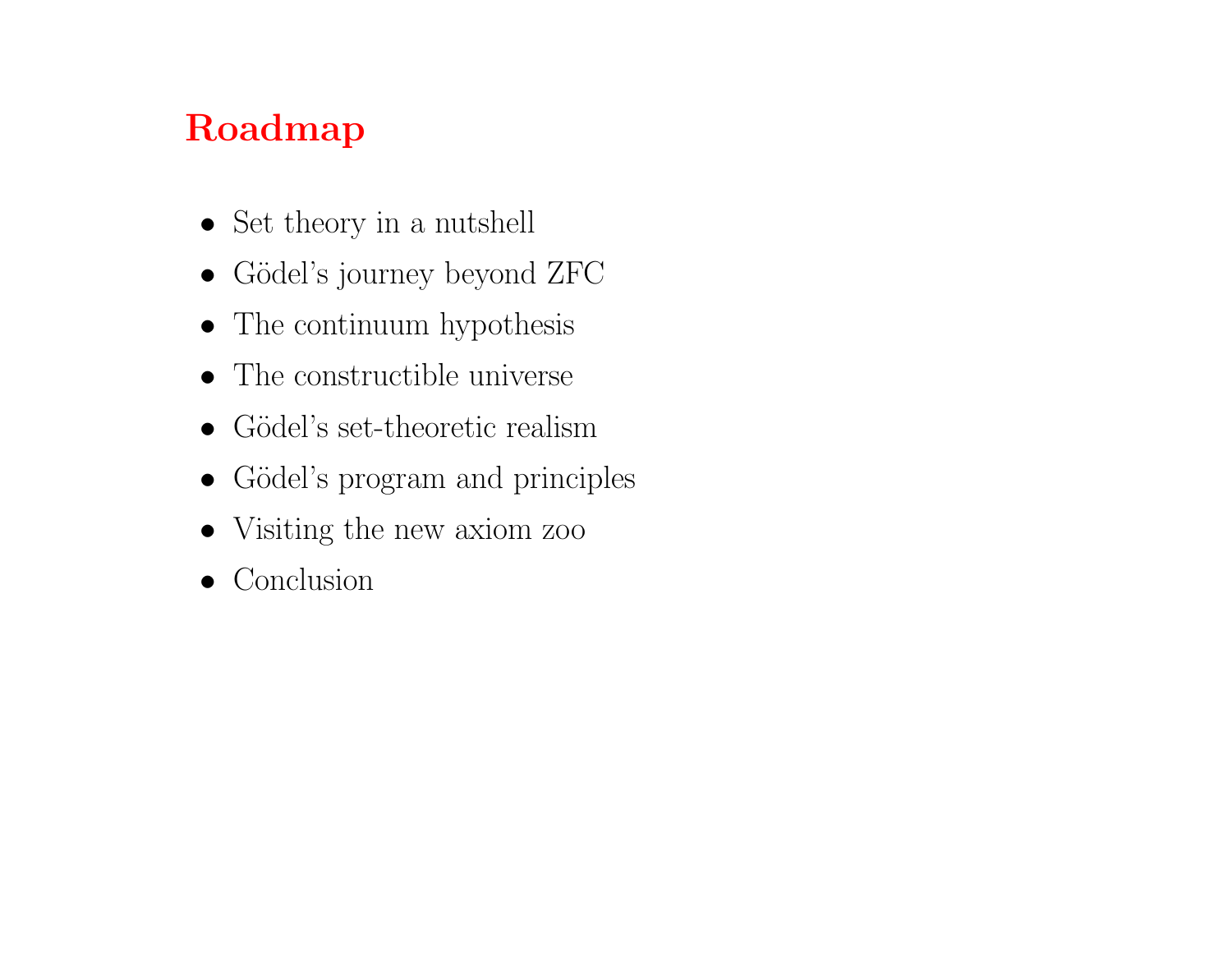### About set theory

Gödel and the Foundations of ... What?

Set theory: (Georg Cantor 1874-1883)

- abstract extensions (sets  $\neq$  properties)
- iterability (forming sets of sets of sets ...)
- multiple infinities (transfinite arithmetic)
- a foundation/framework for (meta-)mathematics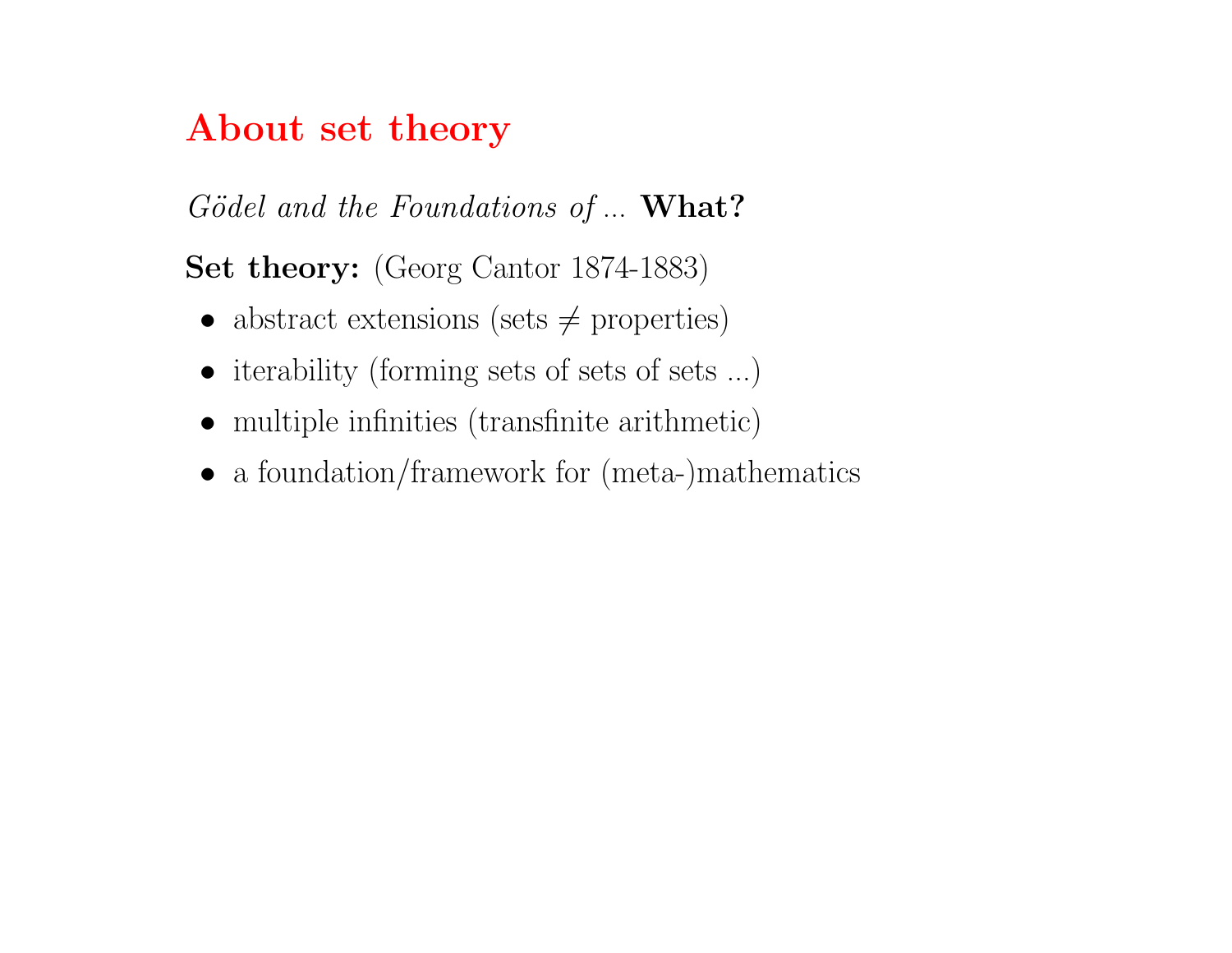### About set theory

 $Gödel$  and the Foundations of  $\ldots$  What?

Set theory: (Georg Cantor 1874-1883)

- abstract extensions (sets  $\neq$  properties)
- iterability (forming sets of sets of sets ...)
- multiple infinities (transfinite arithmetic)
- a foundation/framework for (meta-)mathematics

Some skeptics: non-constructivity, metaphysical dimension

- Kronecker: Cantor as "corrupter of the youth" (19th)
- Wittgenstein: "utter nonsense", "laughable" (20th)
- HoTT disciples: inconvenient for math, computerization (21th)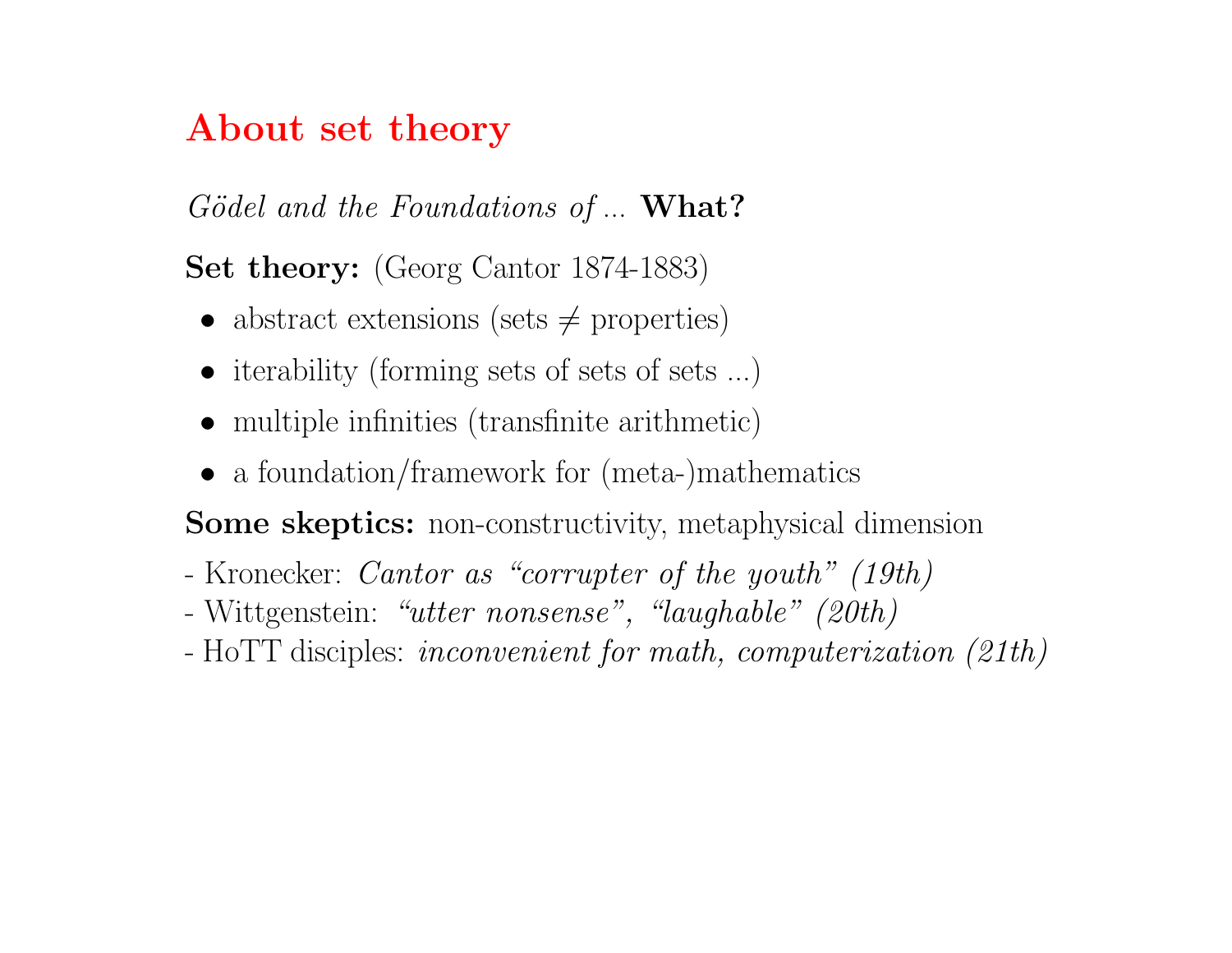### Axiomatic set theory

**Foundational crisis:** Russell's paradox  $\{x \mid x \notin x\}$  (1901)  $\rightarrow$  responses: *Brouwer's Intuitionism, Hilbert's Formalism, ...* Ideas: restricting set-formation, set-class distinction, axioms

Axiomatic set theory: ZFC (Zermelo-Fraenkel 1908/22) Axioms: extensionality, empty set, pairs, union, power set, infinity, foundation, replacement, choice ( $\sim$  enough for math)

Infinite counting:  $0, 1, 2, \ldots \omega, \omega + 1, \ldots \omega + \omega, \ldots \omega_1, \ldots$ **Ordinal number:** set of its predecessors,  $\alpha = \{\beta \mid \beta < \alpha\}$ 

Cumulative hierarchy: layered universe (von Neumann 1928) Layers:  $V_0 = \emptyset$ ,  $V_{\alpha+1} = P(V_{\alpha})$ ,  $V_{\lambda} = \bigcup_{\alpha < \lambda} V_{\alpha}$ ,  $V = \bigcup_{\alpha} V_{\alpha}$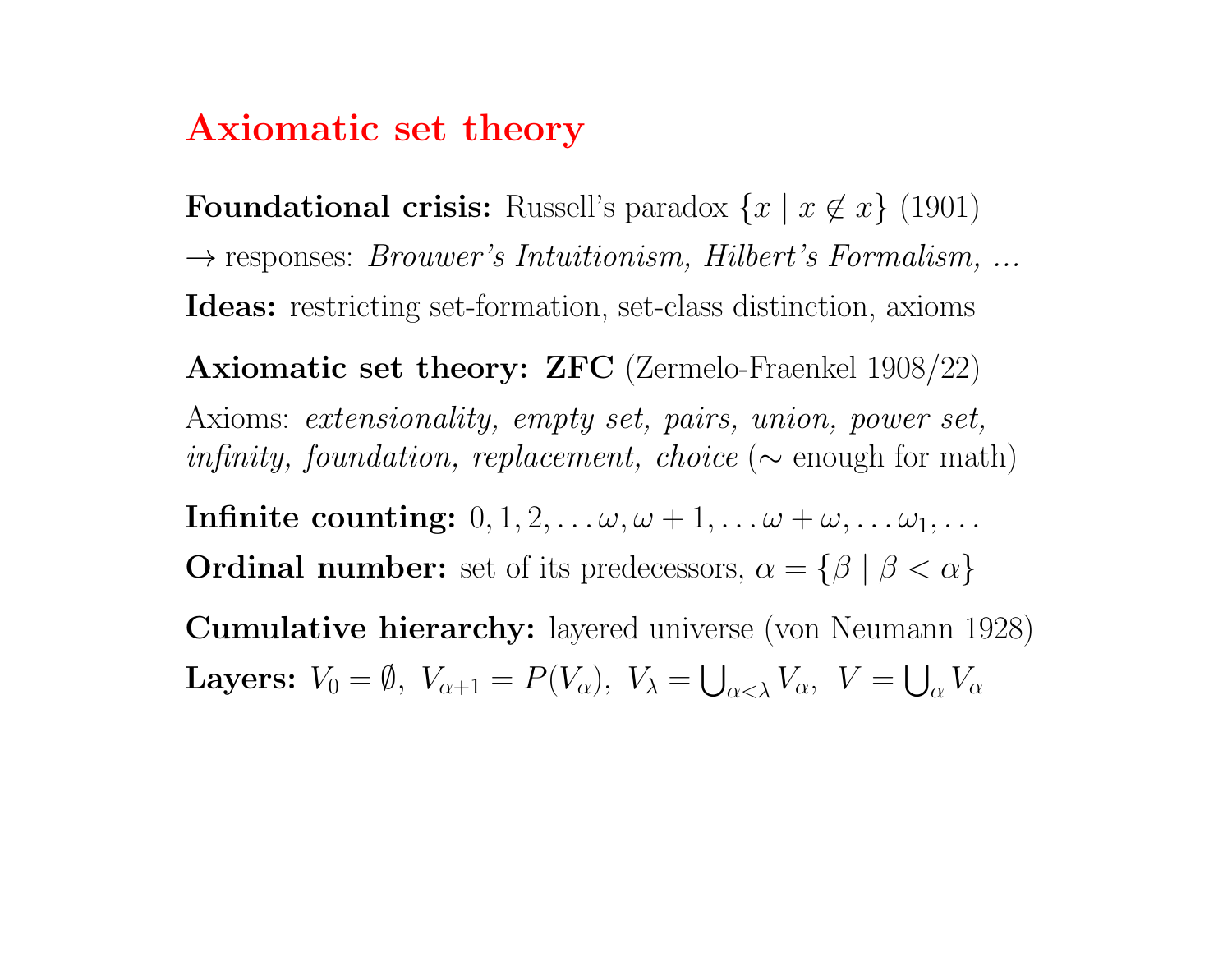Journey beyond ZFC

Hilbert: "From the paradise, that Cantor created for us, no one can expel us." (1926) But: Is ZFC enough to capture all the fruits of the paradise?

Gödel's view: No! But we can do something about this.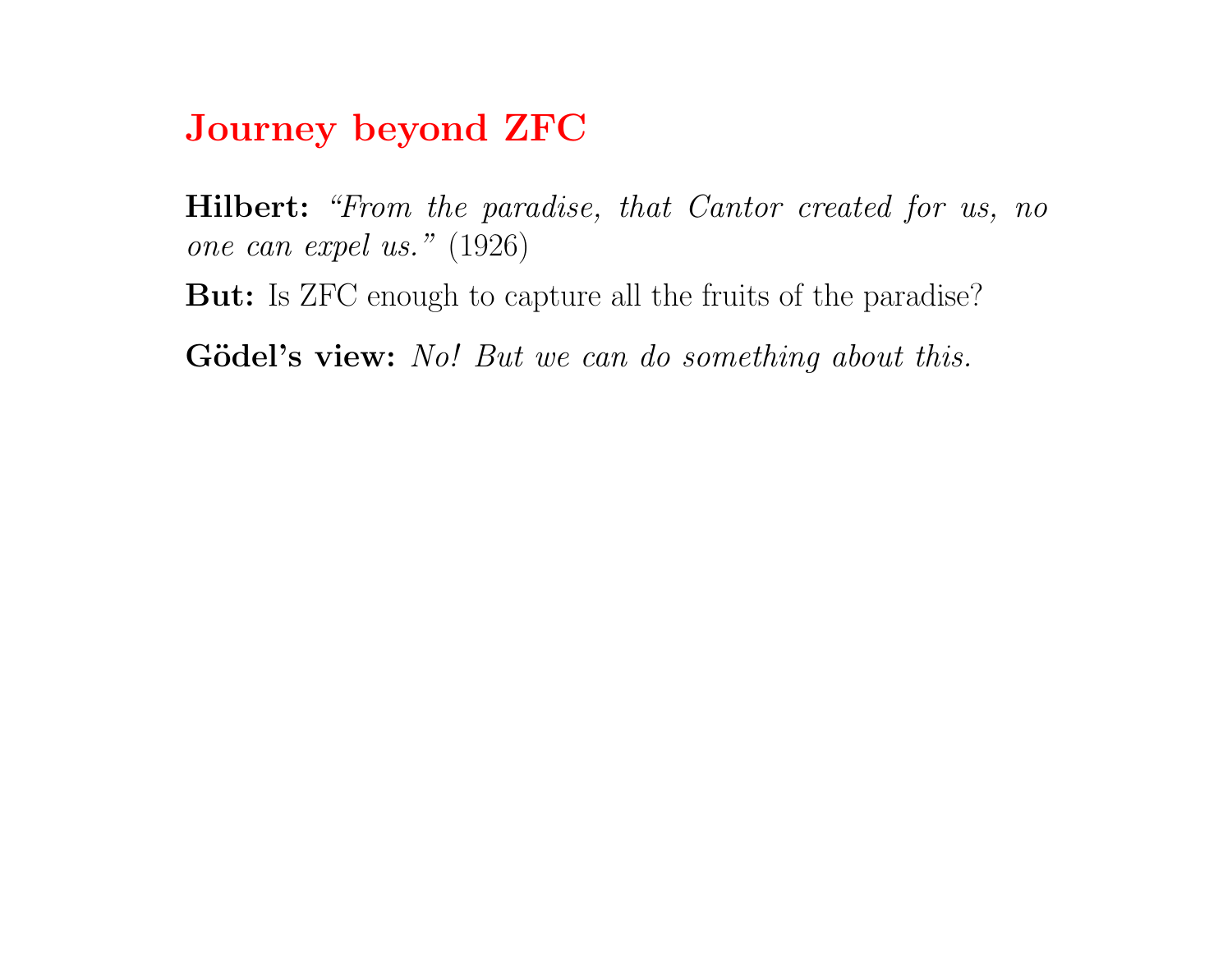# Journey beyond ZFC

Hilbert: "From the paradise, that Cantor created for us, no one can expel us." (1926)

But: Is ZFC enough to capture all the fruits of the paradise?

Gödel's view: No! But we can do something about this.

#### Gödel's contributions to transcend ZFC:

- 1. The incompleteness theorems
- 2. Introducing the inner model technique (L, HOD)
- **3.** Relative consistency of CH:  $Con(ZF) \rightarrow Con(ZFC+GCH)$
- 4. An optimistic ontological realism and epistemic pragmatism
- **5.** Gödel's program (rational search for new set-theoretic axioms)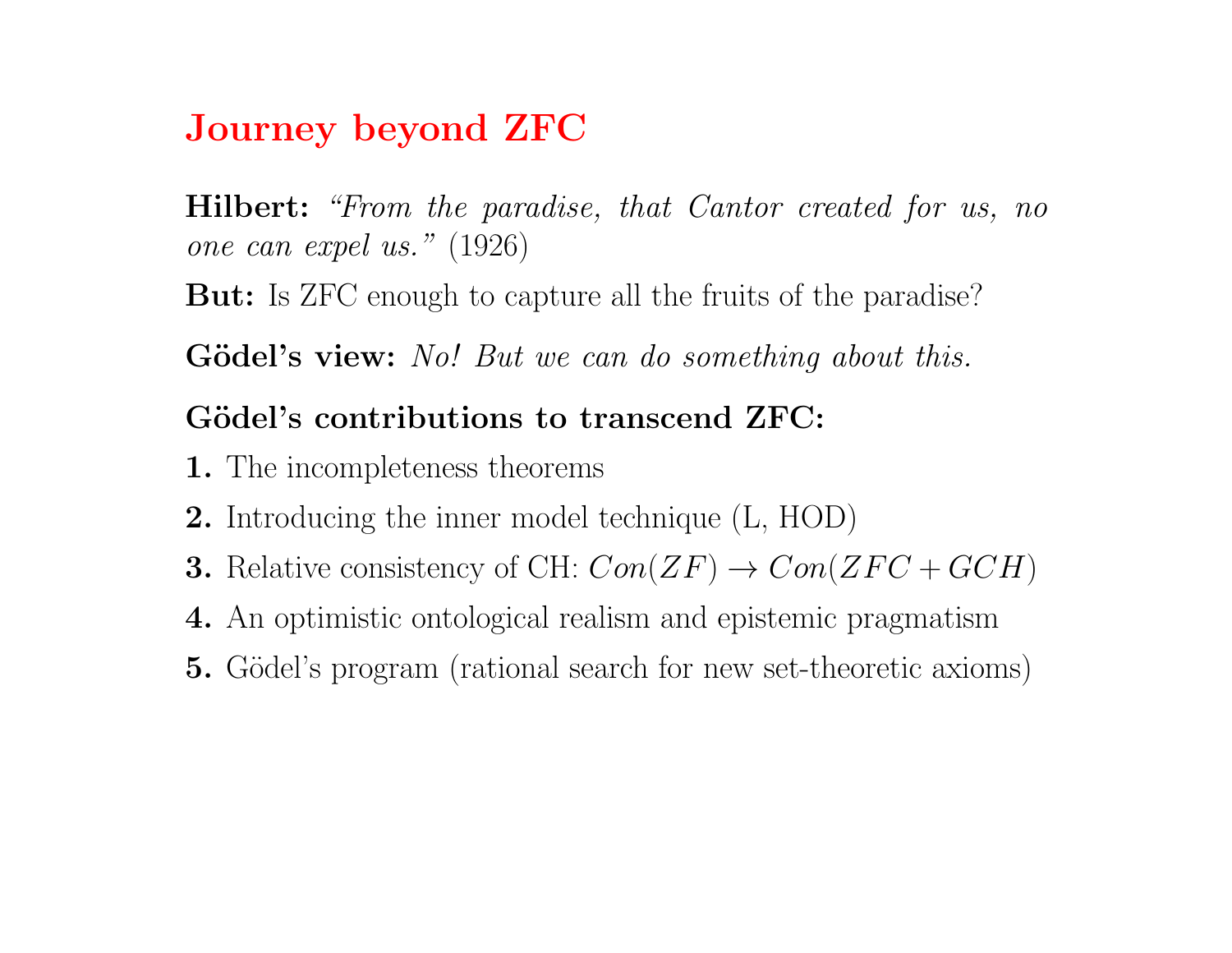### New axioms - prologue

#### Gödel's 2nd incompleteness theorem (1931):

No consistent formal system including elementary arithmetic  $[e.g. ZFC]$  can prove its own consistency.

A first source for (infinitely many) new justified set properties:

•  $ZFC + Con(ZFC), ZFC + Con(ZFC + Con(ZFC)),...$ 

Gödel (1946): "... there cannot exist any formalism which would embrace all these steps; but this does not exclude that ... [they] could be described and and collected in some nonconstructive way. In set theory, e.g., ... by stronger and stronger axioms of infinity ... "

But, are there also *natural assertions* independent from ZFC? Yes!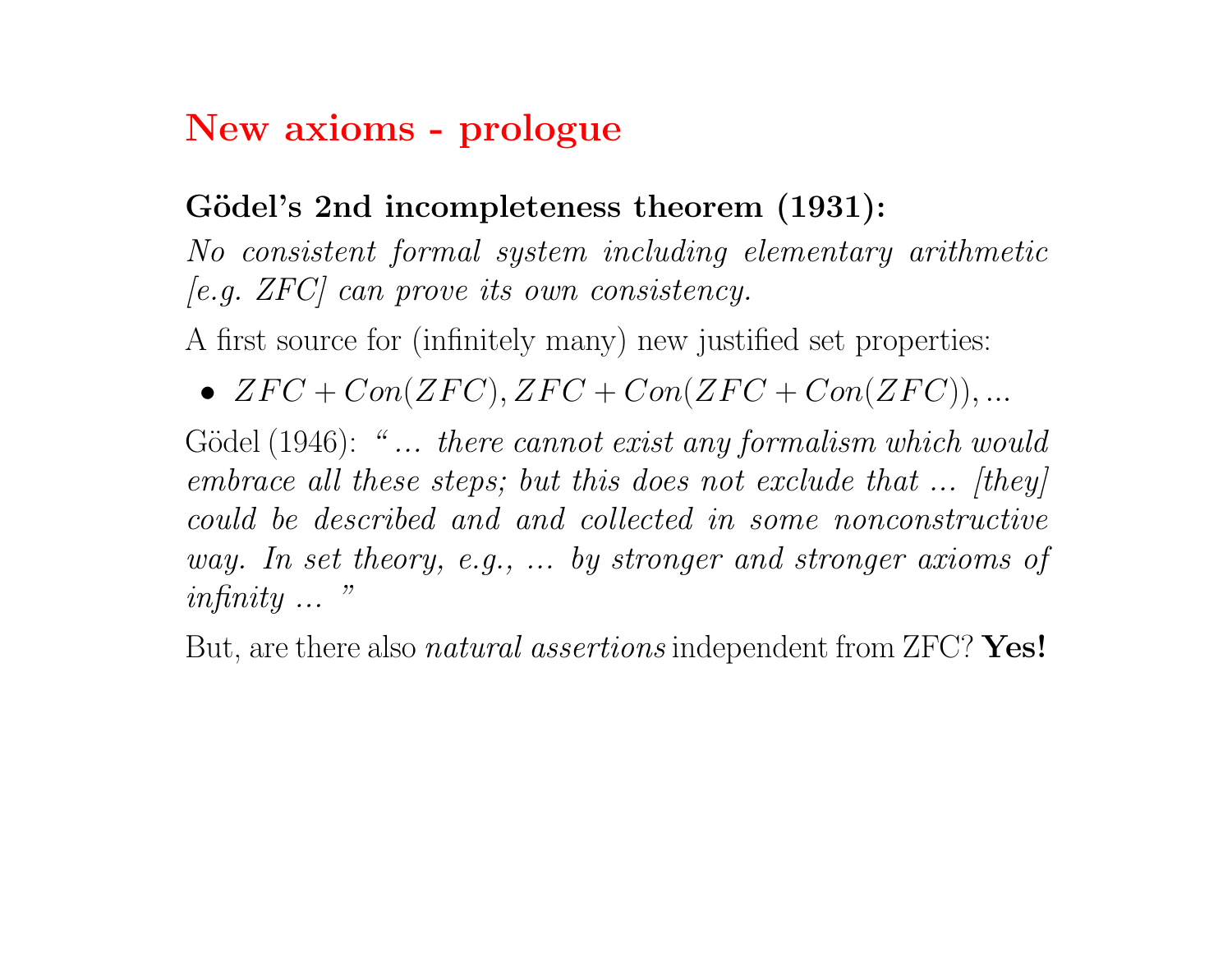### Hilbert's first problem

Continuum Hypothesis: Every set of reals is either bijective (same size) to  $\mathbb{N} = \{0, 1, 2, \ldots\}$ , or to the reals  $\mathbb{R}$  (Cantor 1878). Cantor tried hard, but failed to settle CH CH: Nr 1 of Hilbert's 23 unsolved math. problems (1900)

**Attack 1:** Gödel's constructible sub-universe  $L(1940)$ :

•  $ZF \vdash Con(ZF) \rightarrow Con(ZFC + CH)$ 

Attack 2: Cohen's revolutionary forcing technique (1963):

•  $ZF \vdash Con(ZF) \rightarrow Con(ZFC + \neg CH)$ 

Hence: *CH* is independent from *ZFC!* 

Popular lazy conclusion: CH is not a definite problem. **Gödel:** It may well be decided by new intuitive axioms!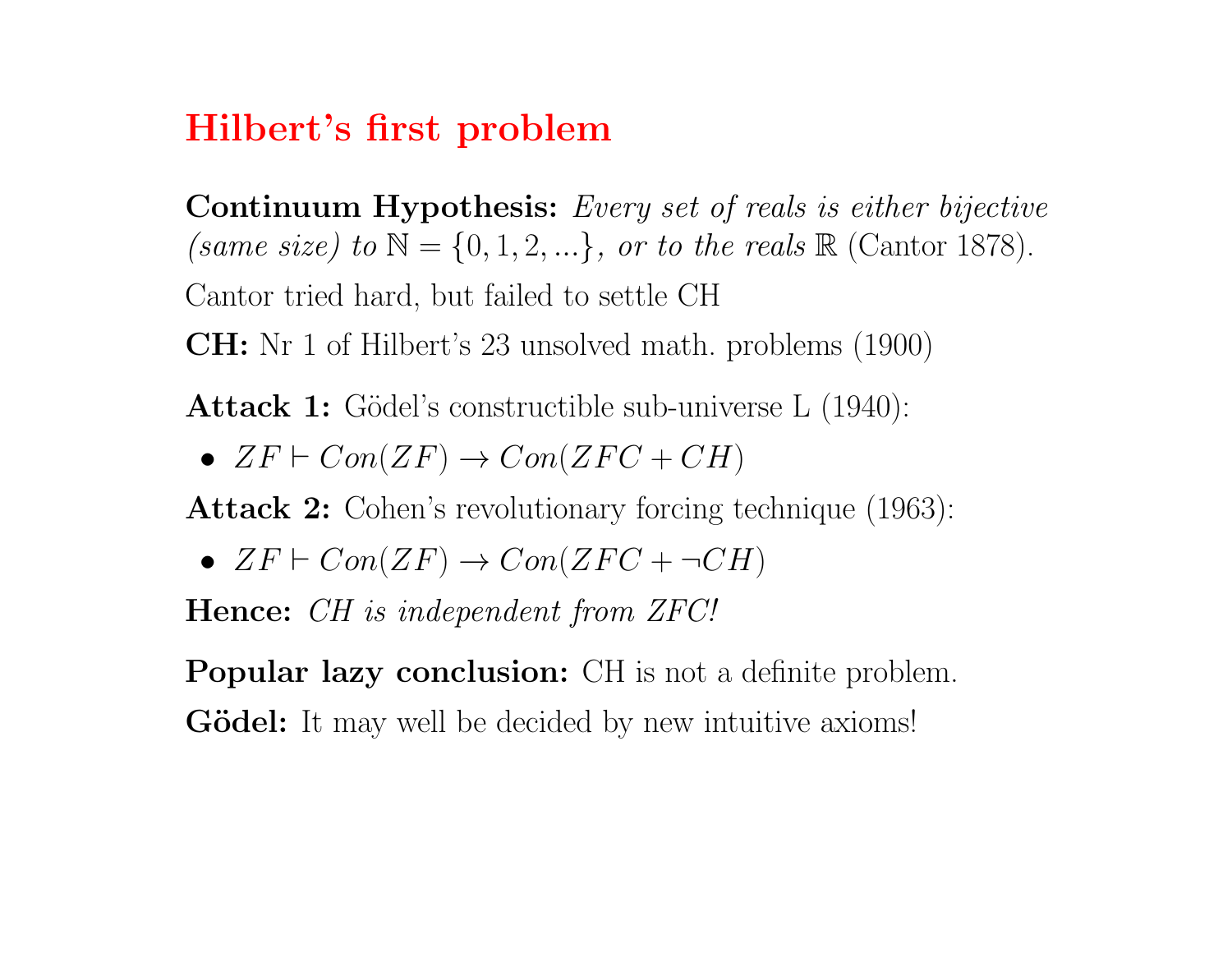#### The constructible universe

Gödel (1940): Every model of ZF includes a constructible subuniverse  $L$  verifying AC, CH, and  $\mathbf{V}=\mathbf{L}$ : universe is constructible  $Def(X) := 1$ st-order-definable subsets with parameters over  $(X, \in)$  $L_0 = \emptyset$ ,  $L_{\alpha+1} = Def(L_\alpha)$ ,  $L_\lambda = \cup_{\alpha<\lambda} L_\alpha$ ,  $L = \cup_{\alpha} L_\alpha$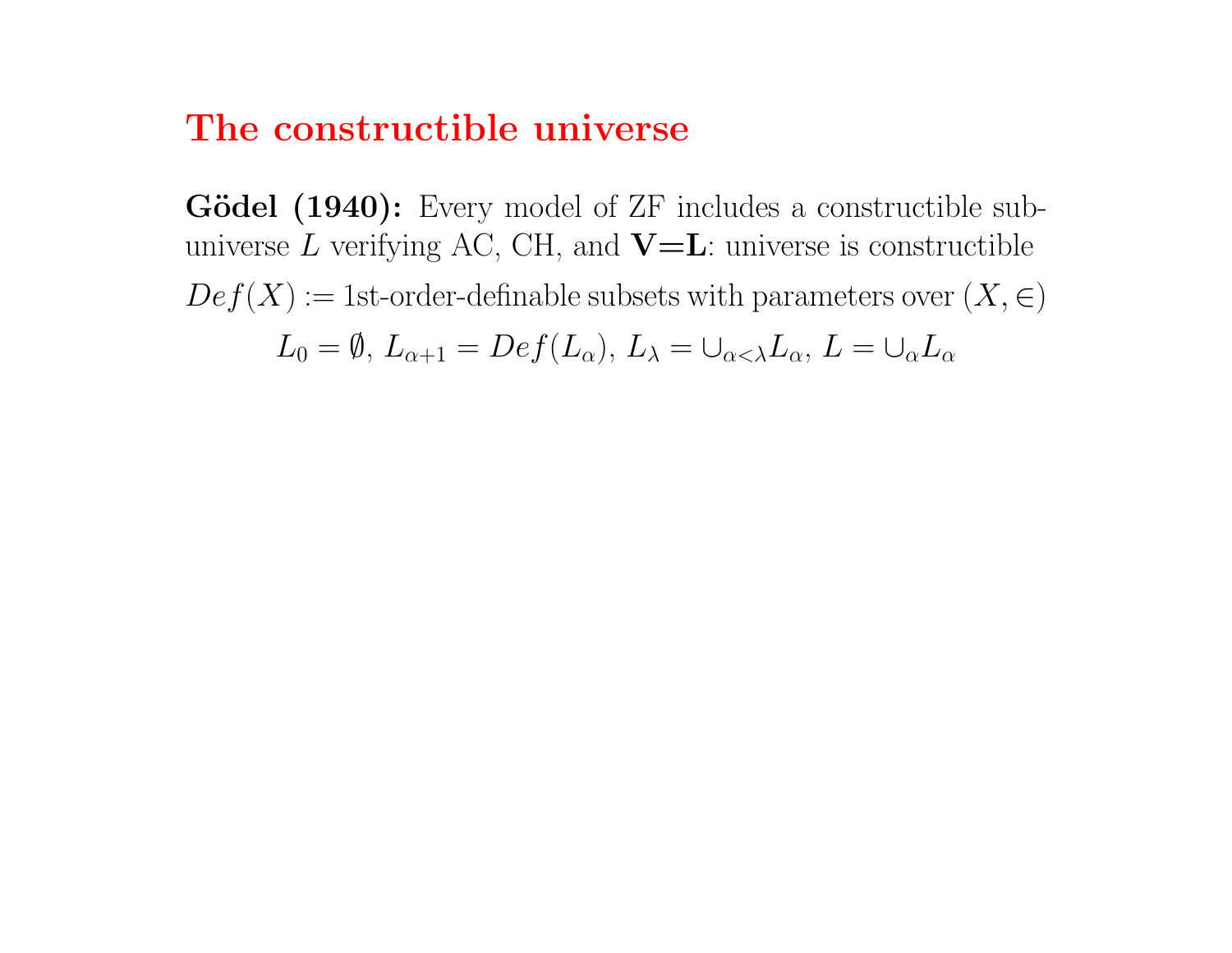### The constructible universe

Gödel (1940): Every model of ZF includes a constructible subuniverse  $L$  verifying AC, CH, and  $\mathbf{V}=\mathbf{L}$  (universe is constructible)  $Def(X) := 1$ st-order-definable subsets with parameters over  $(X, \in)$ 

$$
L_0 = \emptyset, L_{\alpha+1} = Def(L_{\alpha}), L_{\lambda} = \cup_{\alpha < \lambda} L_{\alpha}, L = \cup_{\alpha} L_{\alpha}
$$

 $V=L$  ... a desirable new axiom for completing ZFC?

- $ZFC+V=L$  decides  $CH$
- offers a detailed (but ugly) picture of definable sets of reals
- restricts the universe of sets, precludes strong axioms of infinity Gödel's answer: No!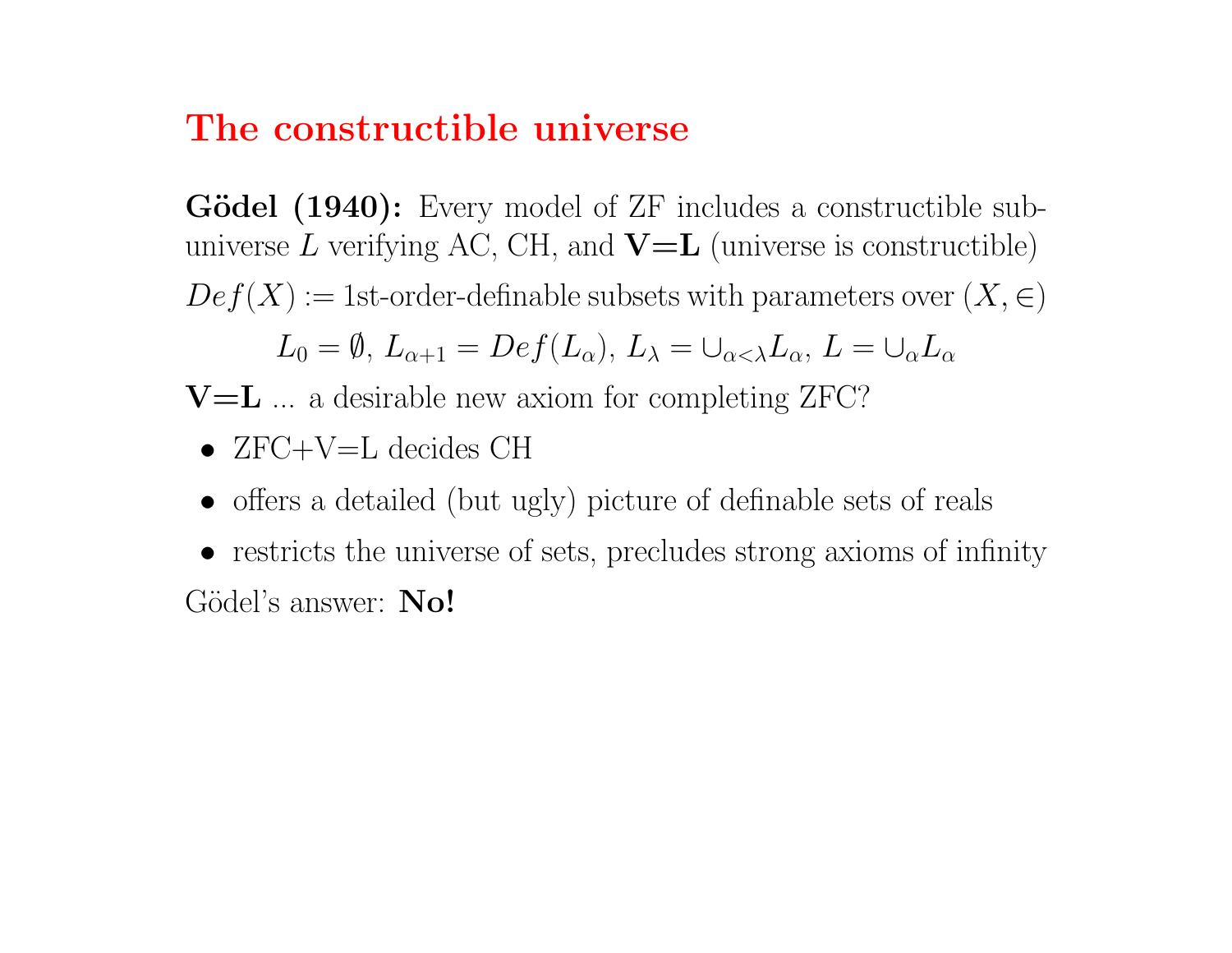#### The realist's tale

Gödel - a self-described platonist and realist, looking beyond ZFC.

" ... mathematics describes a non-sensual reality ... independently of the human mind and is only perceived, and probably very incompletely by the human mind." (Gödel 1951)

" ... [the ZFC axioms] do not contain a complete description of that [well-determined mathematical reality."  $(Gödel 70s)$ 

"... the fact that the  $\left[{\rm ZFC}\right]$  axioms force themselves upon us as true. I don't see any reason why we should have less confidence in ... mathematical intuition, than in perception, ... a question not decidable now has meaning and may be decided in the future" (Gödel 1964)

" ... the existence of an intuition which is sufficiently clear to produce the axioms of set theory and an open series of extensions to them suffices to give meaning to the question of the truth or falsity of propositions like Cantor's continuum hypothesis." (Gödel 1947)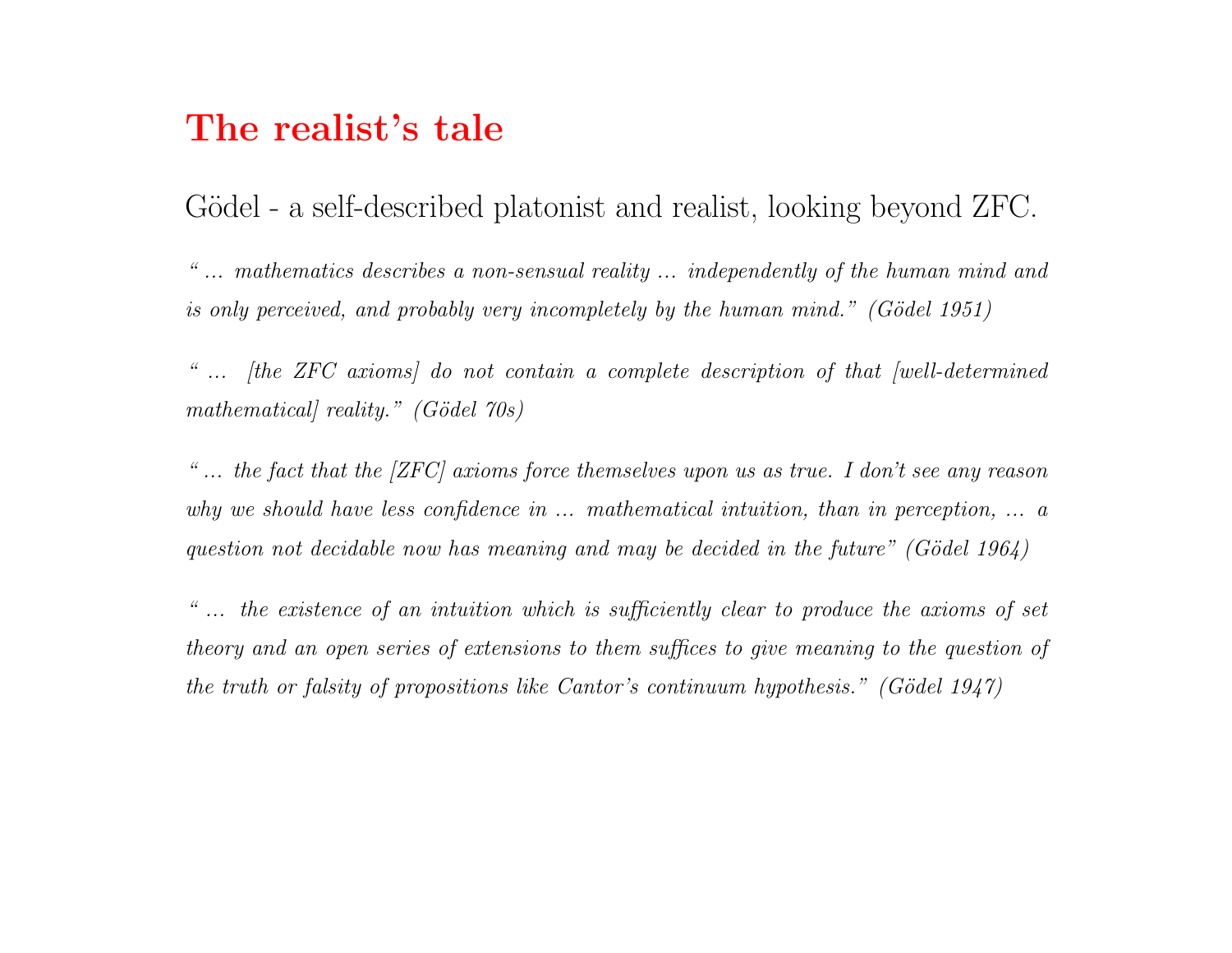### The realist's tasks

Gödel's views were well supported by new axioms of infinity.

" ... these axioms [inaccessible and Mahlo cardinals] show clearly, not only that the axiomatic system of set theory as known today is incomplete, ... can be supplemented without arbitrariness by new axioms which are only the natural continuation of those set up so far."  $(Gödel 1947)$ 

But less so for CH. Gödel's direct arguments against CH based on geometric intuition (G¨odel 1947) were met with skepticism - just like the Banach-Tarski "paradox" ultimately did not discredit AC. On the other hand, while Gödel believed in rational mathematical intuition, he was realistic:

" ... mathematical intuition need not be conceived as a faculty giving immediate knowledge of the objects concerned."  $(Gödel 70s)$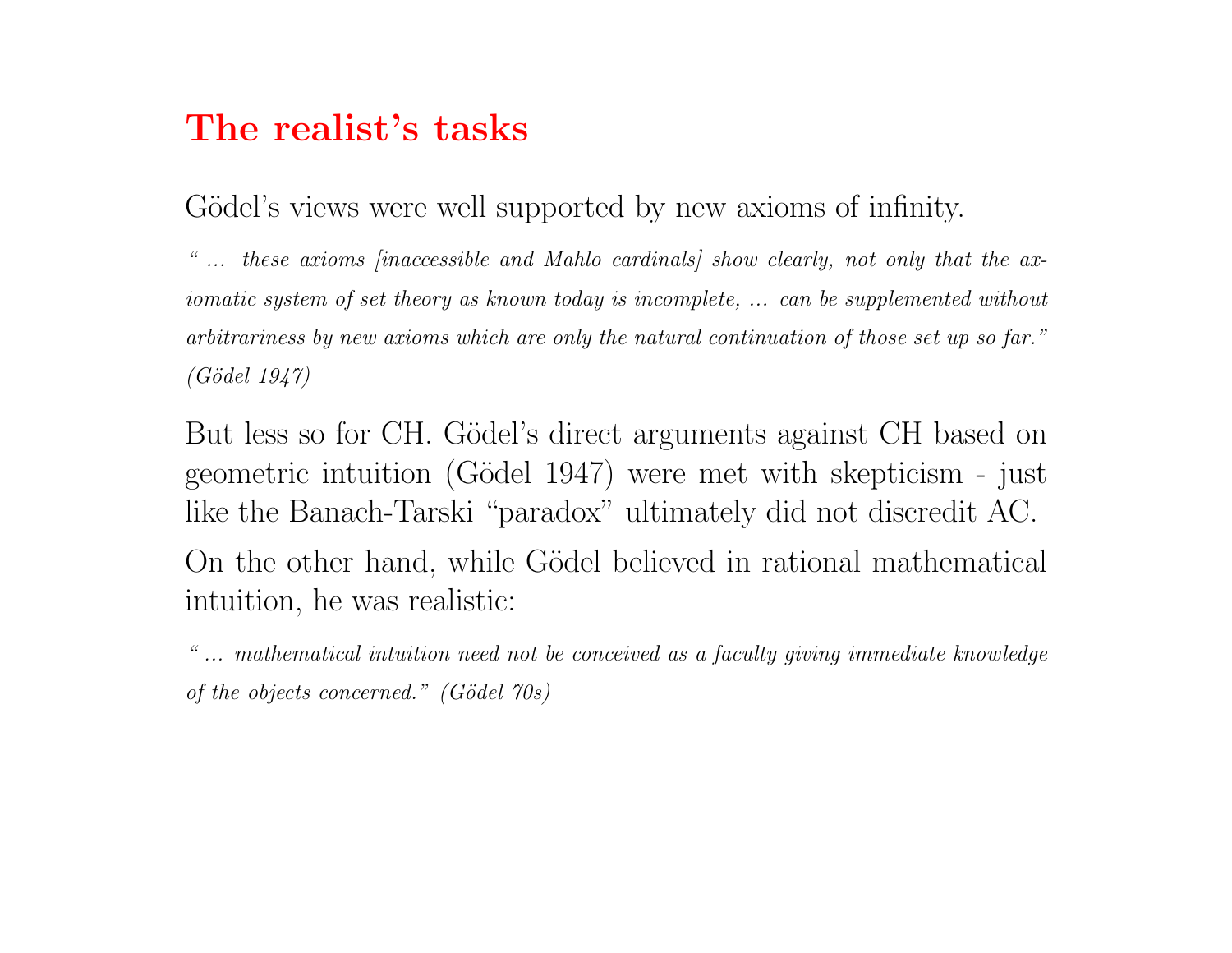### The realist's progress

Gödel expected and hoped for new *intrinsically justified* principles and resulting axioms. But he was aware that conceptual insight is evolving and needs differentiation.

" ... probably ... there exist other [axioms] based on hitherto unknown principles ... which a more profound understanding of the concepts underlying logic and mathematics would enable us to recognize as implied by these concepts." (Gödel 1947)

" ... strong axioms of infinity of an entirely new kind [measurable cardinals] ... implies the existence of non-constructible sets. ... implied by the general concept of set in the same sense as Mahlo's has not been made clear yet. ... However they are supported by strong arguments from analogy  $\ldots$  " (Gödel 1966)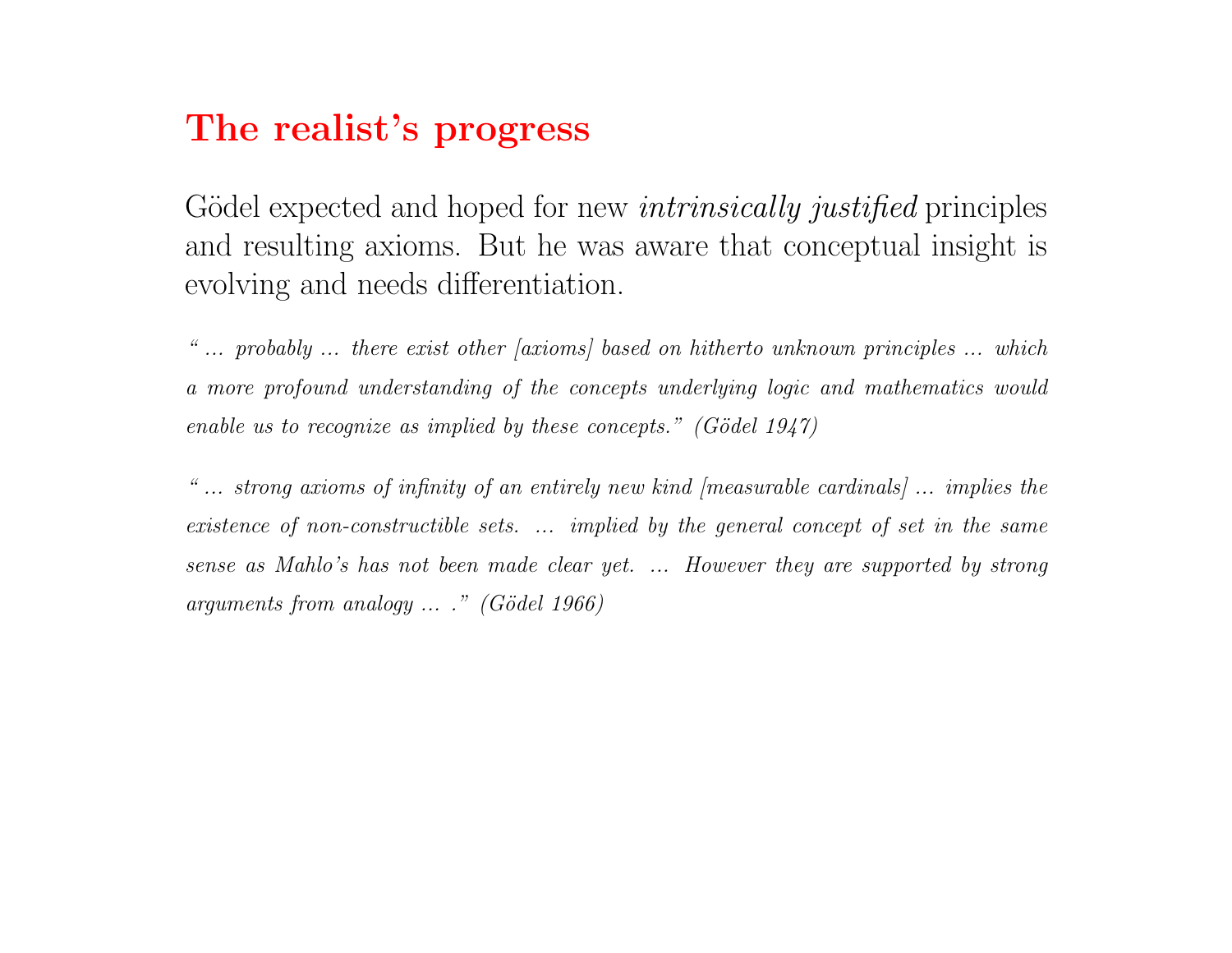## Gödels program

Gödel was also ready to consider *extrinsic justifications*, at least as a guide to mathematical reality.

" ... There might exist axioms so abundant in their verifiable [including mathematical intuition] consequences ... that quite irrespective of their intrinsic necessity they would have to be assumed in the same sense as any well-established physical theory." (Gödel 1947)

A highly prescient remark, extensively confirmed, and well in line with the current turn in the philosophy of mathematics towards mathematical practice.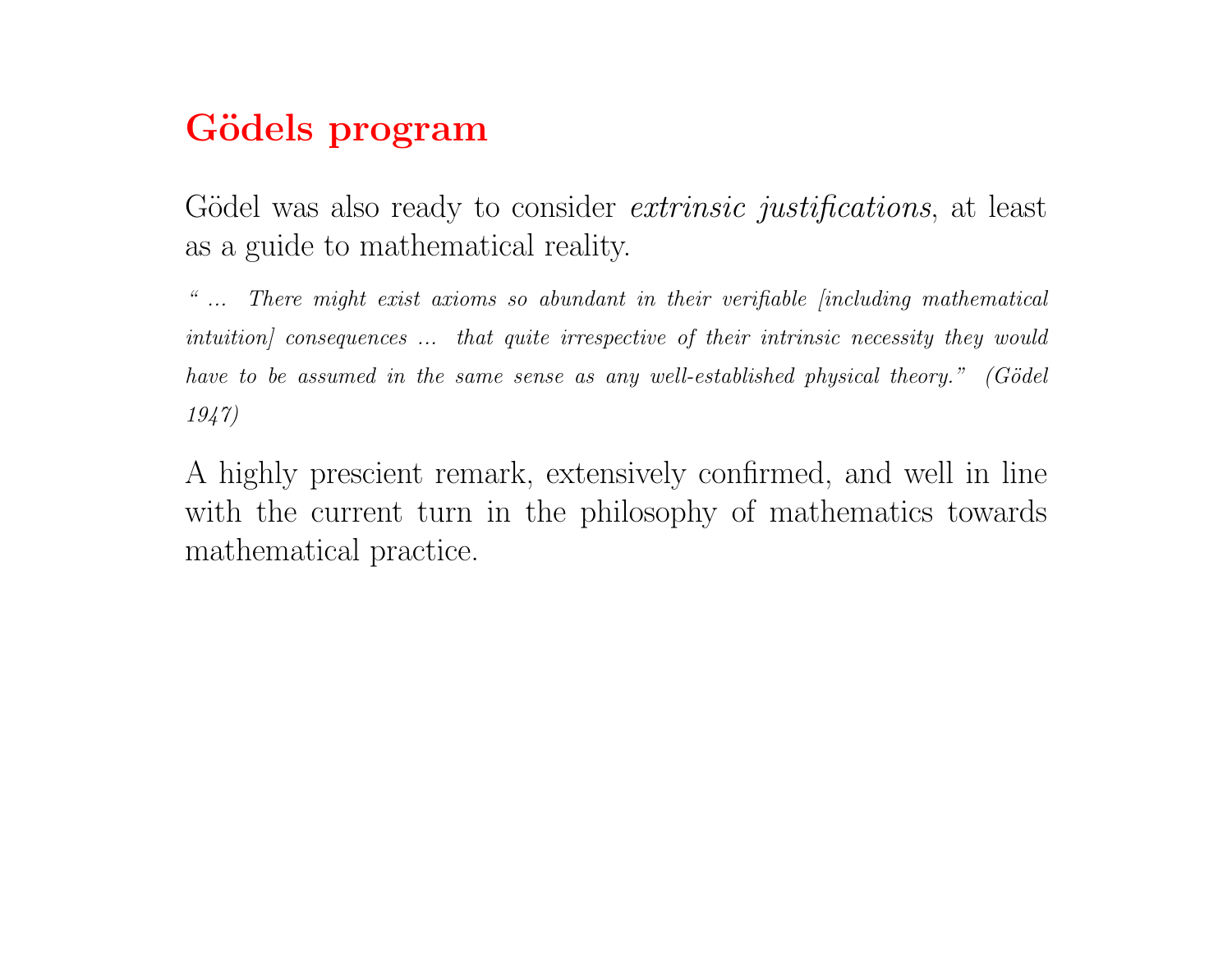## Gödels program

Gödel was also ready to consider *extrinsic justifications*, at least as a guide to mathematic reality.

" ... There might exist axioms so abundant in their verifiable [including mathematical intuition] consequences ... that quite irrespective of their intrinsic necessity they would have to be assumed in the same sense as any well-established physical theory." (Gödel 1947)

A highly prescient remark, extensively confirmed, and well in line with the current turn in the philosophy of mathematics towards mathematical practice.

Gödel's program (in a nutshell): *Discover new intrinsi*cally or extrinsically justified set-theoretic axioms to elucidate the concept of set, and in particular to decide CH.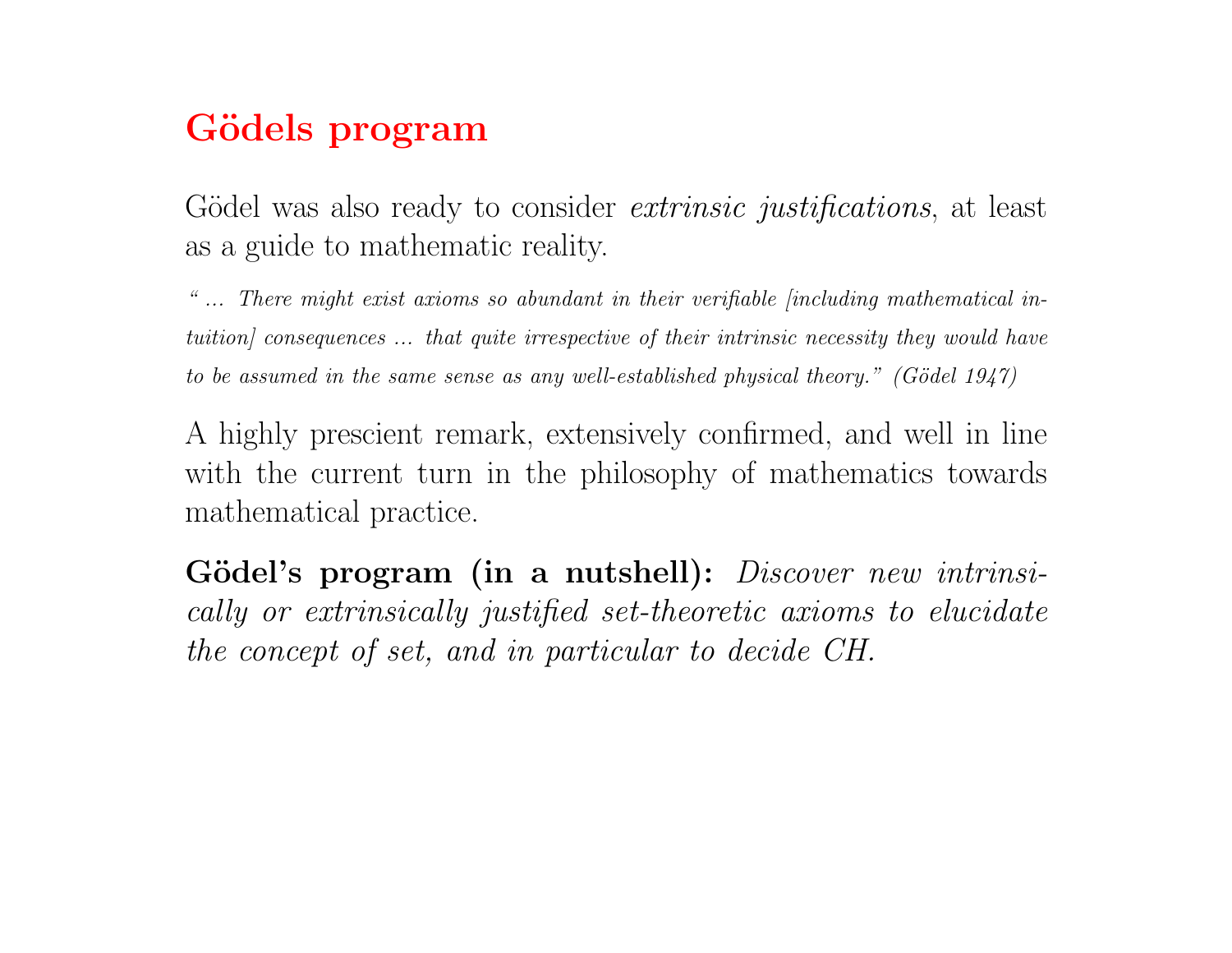# Gödel's principles

In the 70s, Gödel identified 5 principles for axiom choice:

**1. Intuitive range.** Overviewable multitudes can be represented by sets, which essentially justifies ZFC.

2. Closure principle. Closure properties of the universe are also realized within specific sets (e.g. inaccessible, Mahlo cardinals).

**3. Reflection principle.** The universe of sets is structurally indefinable, indiscernible from its initial segments "in any logic of finite or transfinite type, including infinitary logics ". See Reinhardt's strong reflection axioms (1974).

4. Extensionalization. Generalize principles for sets based on defining properties to arbitrary extensions.

5. Uniformity. Properties of smaller infinite sets or cardinals, e.g. of the first infinite ordinal  $\omega$ , reappear - suitably adapted - at arbitrary high levels (link with reflection).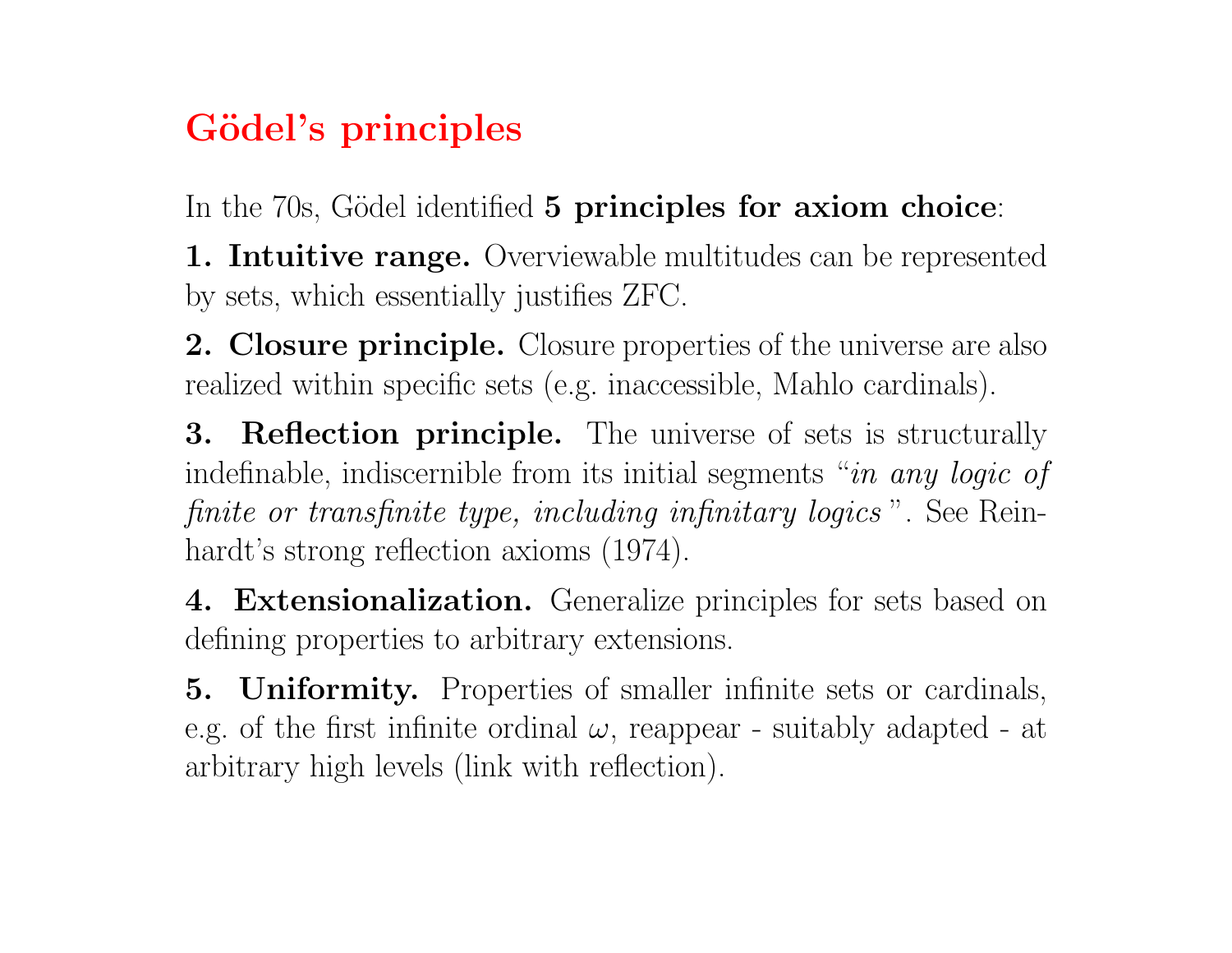# Axioms for the 21st century

Three major types of new axioms:

### • Large cardinal axioms

- implement the idea of maximality  $(\rightarrow$  reflection, uniformity)

**Promising evidence:** large cardinals are (essentially) linearly ordered according to their relative consistency strength:

 $A1 \preceq_{con} A2$  iff  $Con(ZFC + A2) \vdash_{ZFC} Con(ZFC + A1)$ 

A quasi-universal yardstick for measuring consistency strength!

### • Axioms of determinacy

- existence of winning strategies for some infinite integer games

### • Forcing axioms

- make forcing possible in broader contexts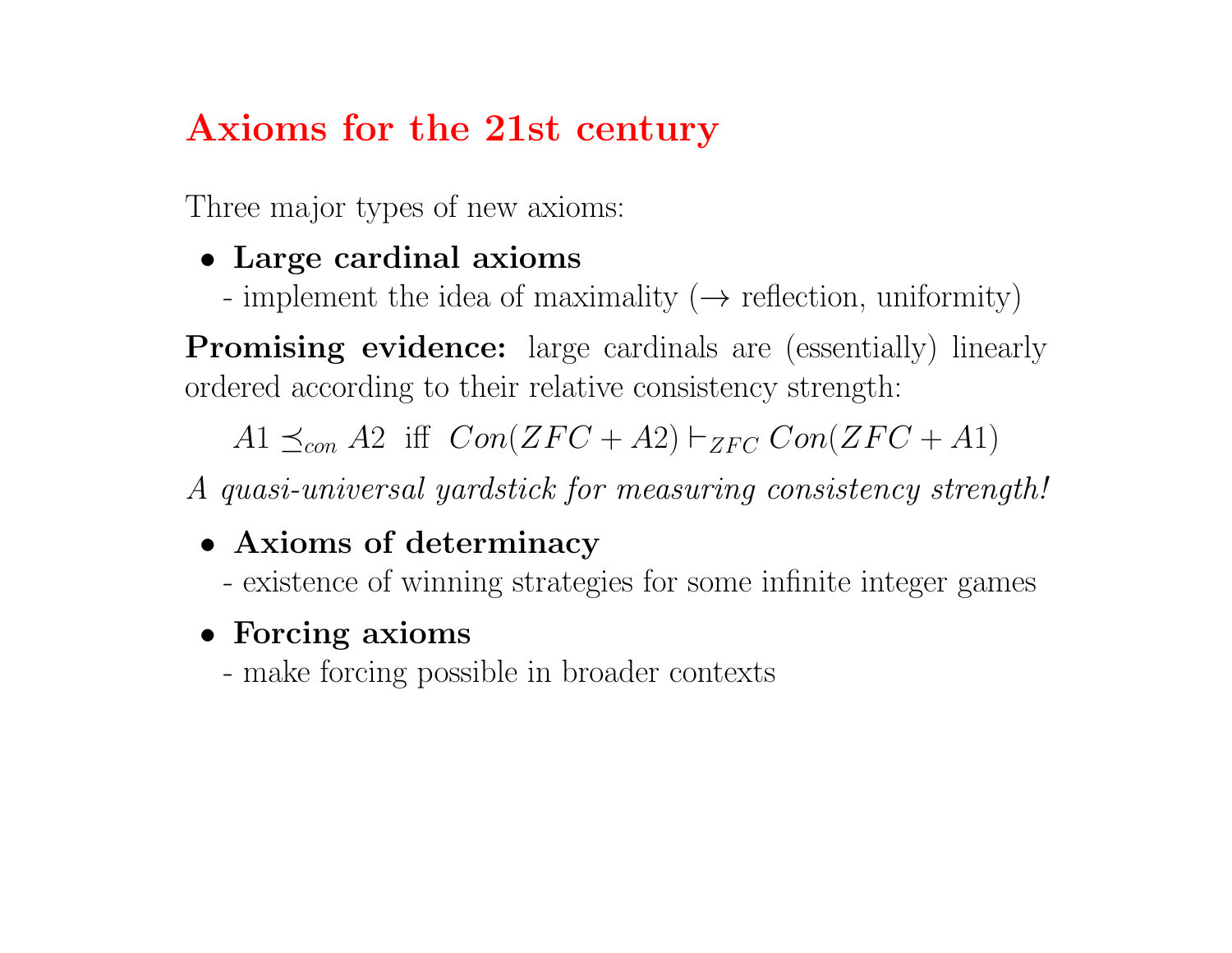### Large cardinals

When is  $\kappa$  a large cardinal? Reflection and Uniformity

- Weak reflection:  $V_{\kappa}$  is like V, e.g. inaccessible cardinals
- Finite-infinite analogy: e.g. strong compactness, i.e. T with  $|T| \geq \kappa$  is satisfiable in the infinitary logic  $\mathcal{L}_{\kappa,\kappa}$  iff all the subsets  $S \subseteq T$  with  $|S| < \kappa$  are satisfiable
- Strong reflection/uniformity principles, e.g. 1-extendibility: elementary embedding  $j : V_{\kappa+1} \mapsto V_{\lambda+1}$   $(\kappa < \lambda)$  (" $\kappa$  like  $\lambda$ ")

Sad fact: Standard large cardinals cannot decide CH ... because they are invariant under forcing CH or  $\neg$ CH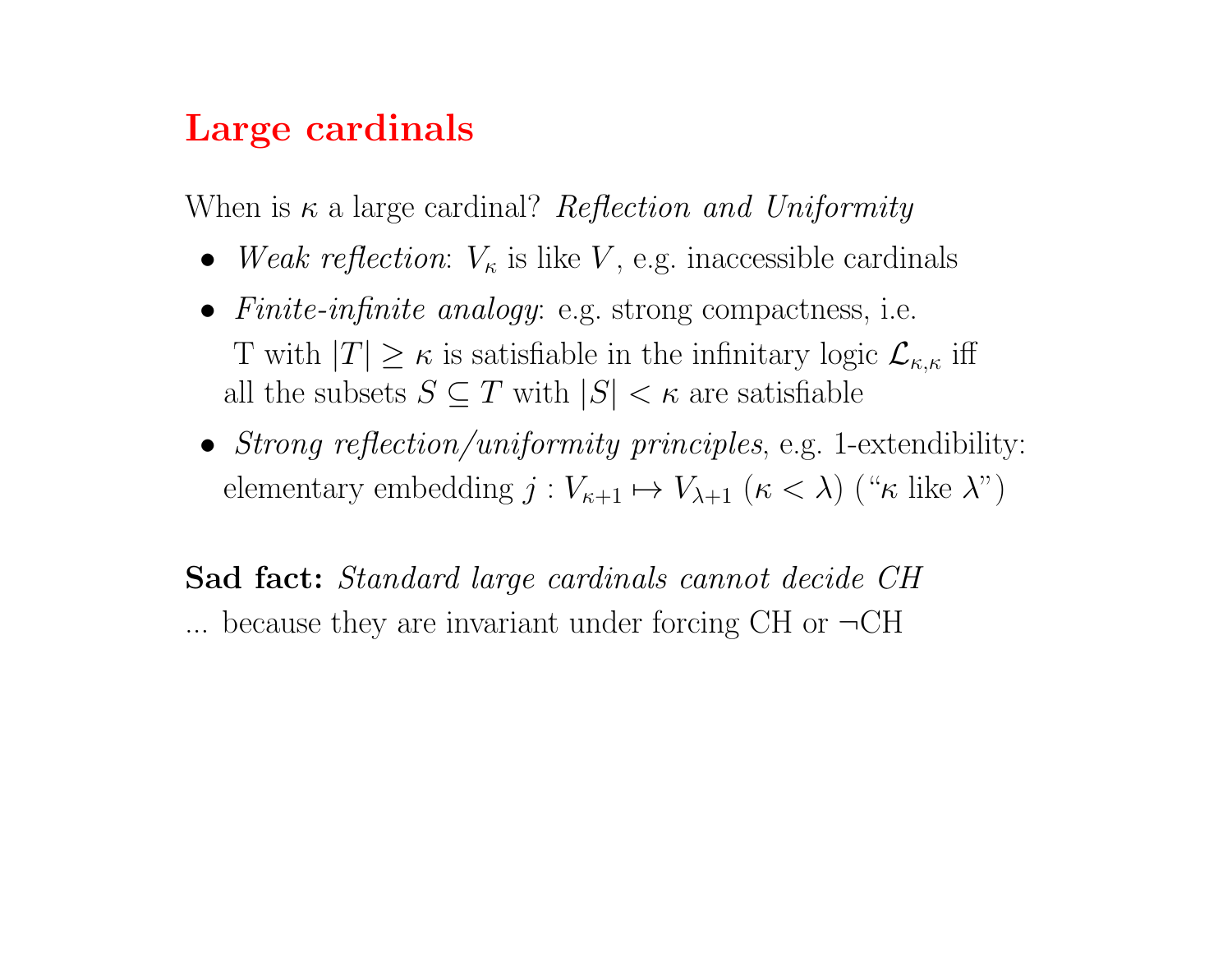# Axioms of determinacy

Axiom of determinacy (AD): Any perfect information number game of length  $\omega$  is determined, i.e. one player has a winning strategy (always  $(n_0, m_1, n_2, \ldots) \in Win_I$ , or  $\ldots \in Win_{II} = \mathbb{R} - Win_I$ )

- ZFC: limited determinacy, only for simple (e.g. closed)  $Win_I$
- ZFC: AD fails, inconsistent with the axiom of choice

### $ZFC + suitable large cardinals:$

- $L(\mathbb{R}) \models ZF + AD$  and  $V \models PD$  (det. for projective sets)
- $Th(L(\mathbb{R}))$  is invariant under forcing
- Nice properties for definable sets of reals (e.g. Lebesgue measurable).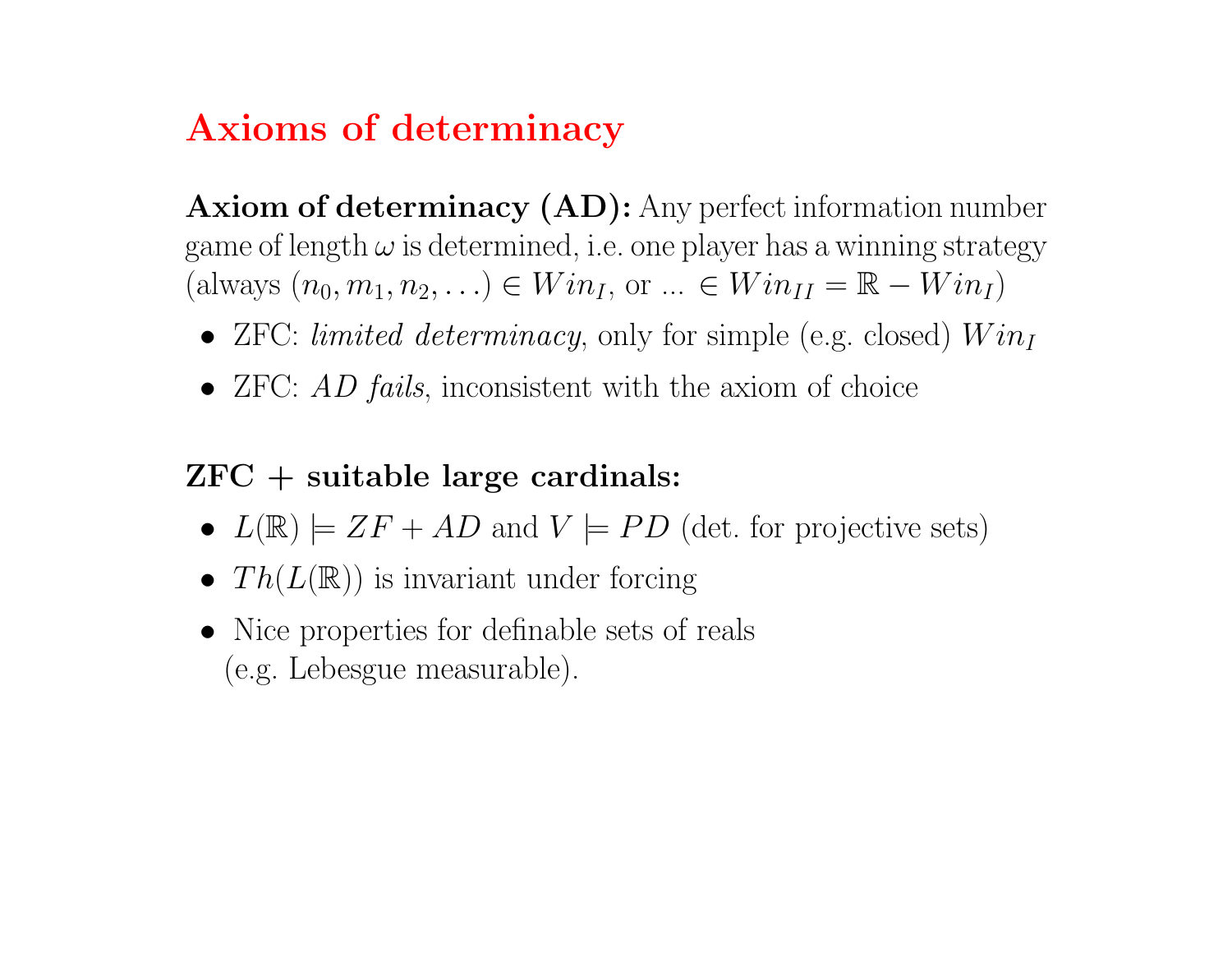### Forcing axioms

**Forcing:** (sloppily) adding a new set G to  $M \models ZFC$ Tool for relative consistency/independence proofs (Cohen 63) Forcing axioms: more forcing opportunities (indep. of ZFC) **Martin's maximum:** decides CH  $(2^{\aleph_0} = \aleph_2)$  + implies PD  $+$  solves Whitehead's problem (no)  $\rightarrow$  *extrinsic justification!* **Beyond:**  $ZFC + very large cardinals + very strong forcing:$ can decide much of 3rd-order arithmetic (where CH lives)

 $\rightarrow$  These are amazing results!